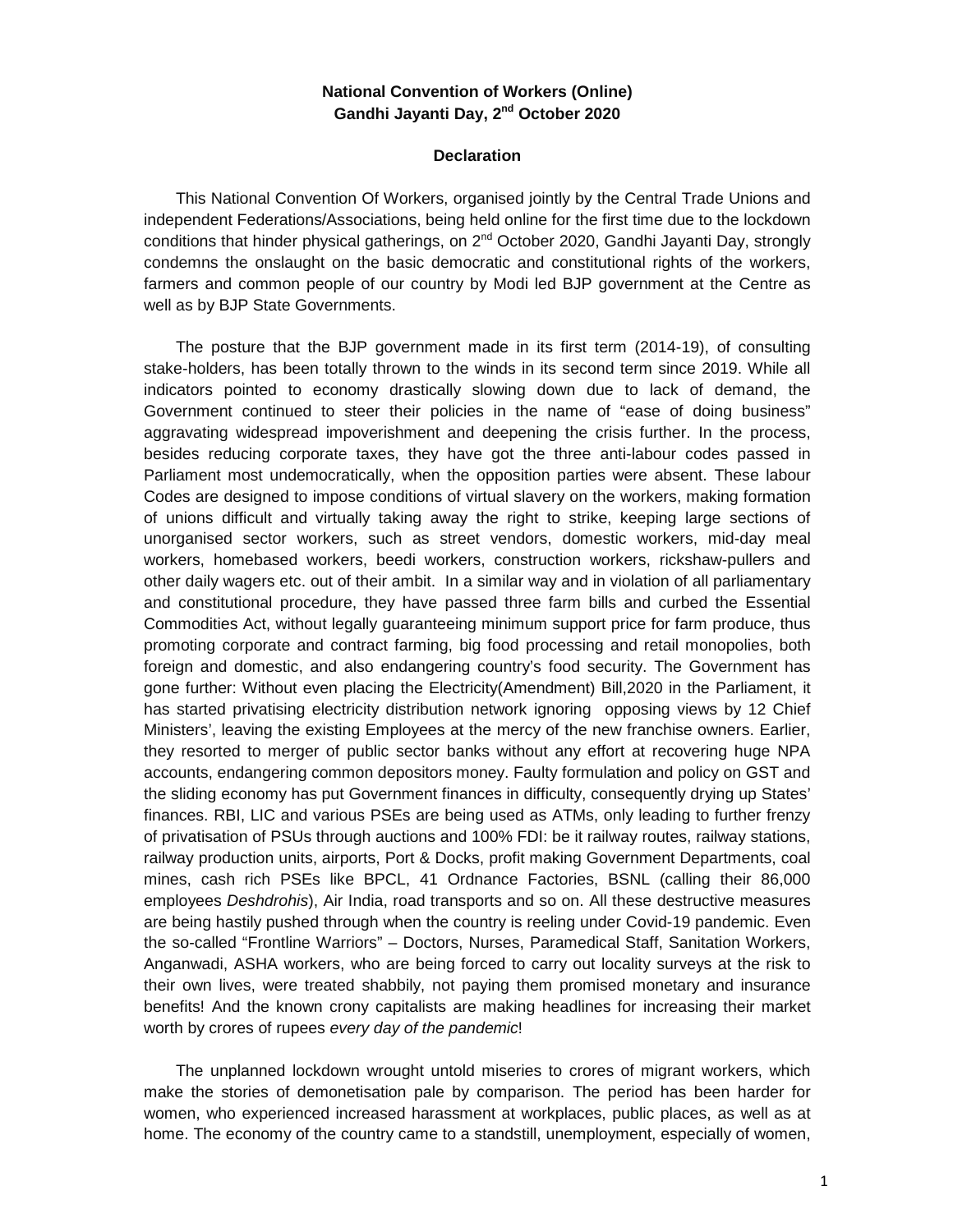climbed to all time highest levels, while the GDP shrank as never before. The Government was never serious about their own advisories issued to the employers at the beginning of the lockdown - such as not to terminate workers, not to deduct wages for the lockdown period etc. They were tamely withdrawn when challenged by employers in the Supreme Court. But an opaque PMCARES Fund was floated where Corporates started contributing and Government employees were arm-twisted to contribute. Their DA is frozen. An old DO is resurrected that allows the Government to force an employee to retire prematurely. Thereafter, the Central Government has simply passed on the responsibility of handling pandemic situation on to the State Governments. The undermining of elected state governments, through money power, use of coercive targeting of political opponents through state agencies such as CBI, ED, NIA, Police is blatant, for all to see. The divisive machinations being played out, to tear up the secular fabric of our society, by implicating and accusing all intellectual opponents of CAA for conspiring and instigating North-East Delhi riots, and not even filing FIRs for hate speeches by BJP leaders by using Delhi Police has been condemned all around. The subversion of the Supreme Court is alarming. In this traumatic condition, New Education Policy has been introduced, which is wholesale privatisation of education, that will discriminate against poor people. In short, the Constitution is sidelined with impunity.

## **The situation is serious.**

This national joint convention of trade unions strongly condemns these measures of the Modi led BJP government as being anti-worker, anti-peasant and anti-national.

This convention notes that various sections of workers and toiling people are tenaciously fighting these attacks on their hard won rights and benefits, on their lives and living conditions. The coal workers' three days' strike, the Ordnance Factories Workers strike, Railway Production Units workers demonstrations, BPCL workers two day strike, demonstrations and struggles of RTC workers, oil workers, steel workers, port workers, cement workers, scheme workers and workers and employees of various other sectors, ongoing agitations of the electricity workers and engineers in UP, who have launched big struggles including strikes against privatisation and on their other demands. The Convention stands firmly with the serious decision of the Ordnance Factories workers to go on indefinite strike from 12<sup>th</sup> October 2020 in defence of the country's security. **The Convention calls upon all the workers of the Country to hold militant demonstrations in support of the strike in all the workplaces on 12th October, 2020 and after every week thereafter, till the strike is settled honourably.**

This convention extends full solidarity to the farmers who are demanding withdrawal of anti farmer agri-laws which have been passed without even allowing voting on them. This convention declares that the joint trade union movement would continue to support and express solidarity in all forms to their struggle at the national level as well as in any part of the country. The workers stand in firm solidarity with the farmers.

While appreciating the huge participation of workers in all the joint trade union protest programmes taken up by the joint trade union platform during the lockdown period, despite the immense difficulties imposed due to the lockdown, this convention underlines the necessity to further intensify the struggle. The Modi government at the centre has no qualms in sacrificing the interests of workers, farmers and all toiling and common people of the country for the benefit of the Corporates.